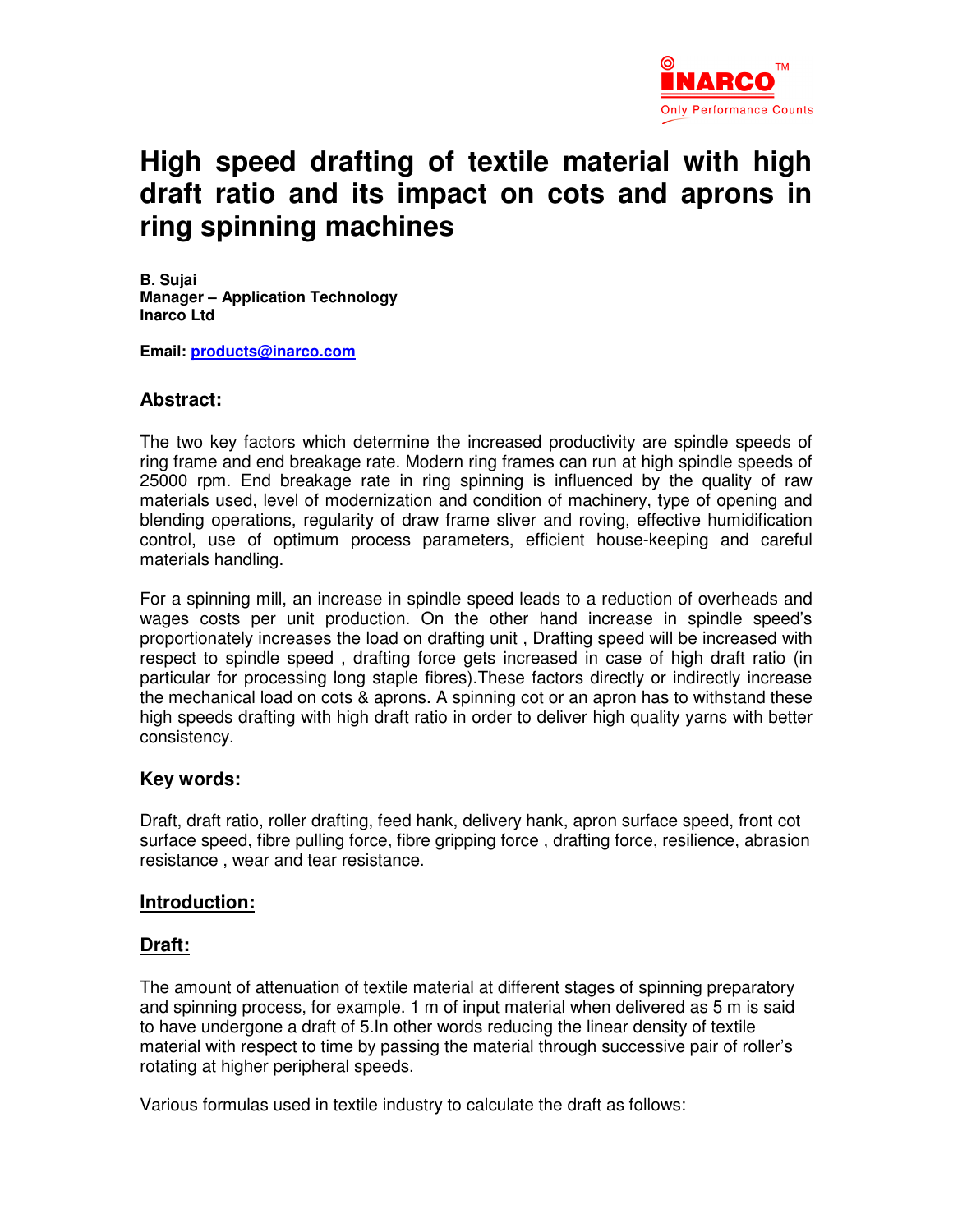

| Draft (mechanical) $=$ |     | surface speed of the delivery roller<br>Surface speed of feed roller                                                                        |  |  |
|------------------------|-----|---------------------------------------------------------------------------------------------------------------------------------------------|--|--|
| Draft (Actual)         |     | Feed material linear density or weight per unit length fed<br>Delivered material linear density or weight per unit length delivered         |  |  |
| Draft                  | $=$ | No. of fiber's available at cross sectional area of feed material<br>No. of fiber's available at cross sectional area of delivered material |  |  |

Draft is just a mere number and has no unit's.

## **Drafting:**

It is a process of reducing the bulk and weight per unit length of a semi processed textile material such as rove or sliver and simultaneously parallelizing its fibrous components, as it passes through the various machines used in making yarn

## **Roller drafting system:**

Commercially , there are various methods to draft the textile fibrous material like roller drafting system applied at ring spinning, speed frame and draw frames etc , aero dynamic drafting functional at rotor spinning , electro mechanical drafting , frictional drafting , etc . Out of these techniques, roller drafting system is the most commercially successful one due to its high versatility, simple design and construction, high reliability and can handle variety of fibres and a wide spectrum of count range can be spun.



**3/3 ROLLER DRAFTING SYSTEM AT RING SPINNING**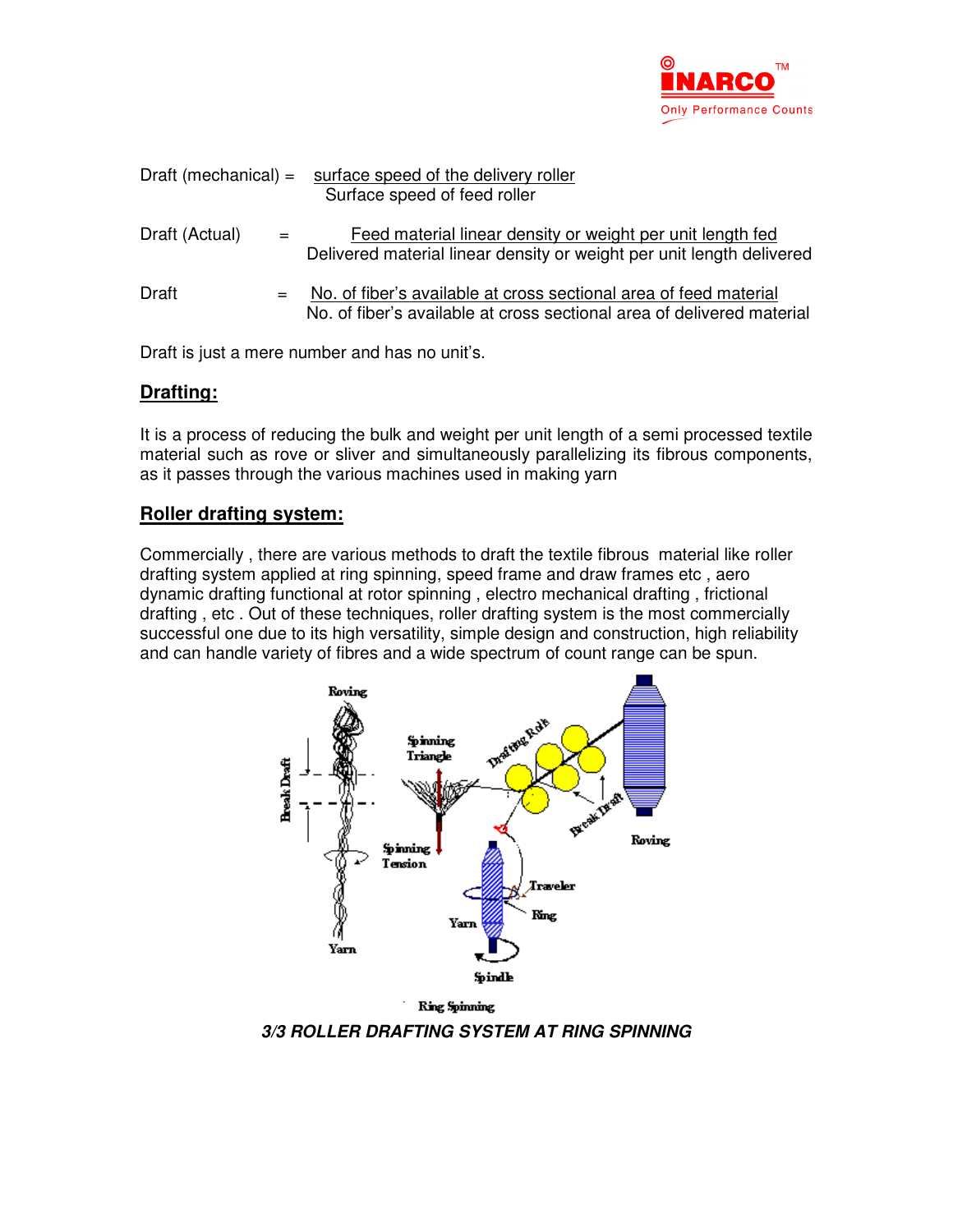



**High speed drafting of textile material on 3/3 double apron drafting system and its impact on cots and aprons at ring spinning machine:**



#### **Theory:**

# **High speed drafting:**

Increasing the delivery speed or productivity of a spinning machine but maintaining the same hank or feed material linear density will proportionately increase the speed of drafting but draft ratio remains constant.

## **High draft ratio:**

Maintaining the same delivery rate or productivity of the spinning frame but reducing the feed hank from finer side to courser side will proportionately increase the draft ratio.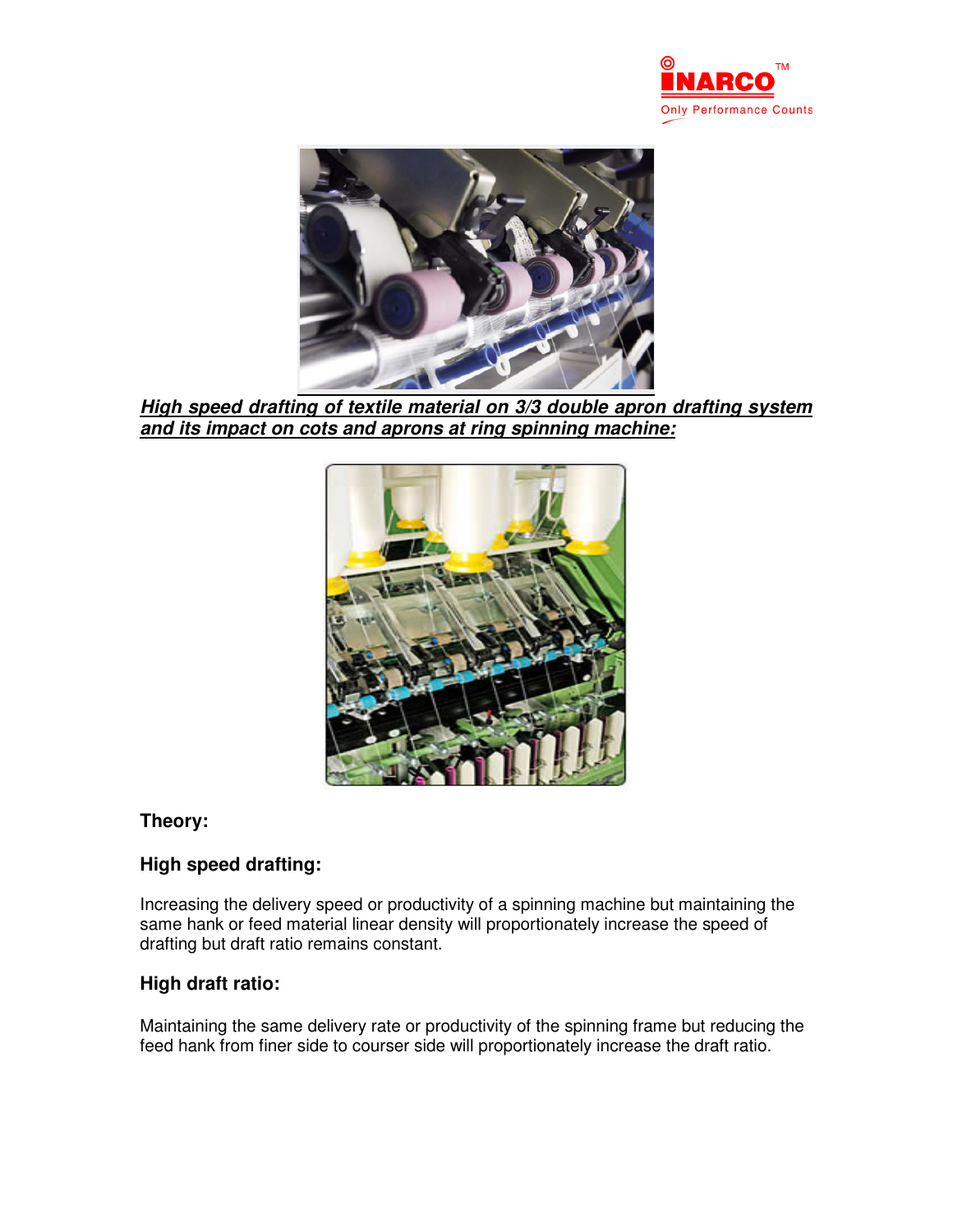

## **High speed drafting with high draft ratio:**

Increasing the delivery speed or productivity of a spinning machine and the same time reducing the feed hank from finer side to courser side will proportionately increase both the speed of drafting and also draft ratio.

| <b>Parameter</b>      | <b>High speed</b><br>drafting | High draft ratio | <b>High speed</b><br>drafting with high<br>draft ratio |
|-----------------------|-------------------------------|------------------|--------------------------------------------------------|
| Front roller speed or | increases                     | remains same     | increases                                              |
| Delivery rate         |                               |                  |                                                        |
| Feed hank             | remains same                  | decreases        | decreases                                              |
| Surface velocity of   | Increases                     | decreases        | remains same                                           |
| apron                 |                               |                  |                                                        |
| Surface velocity of   | <b>Increases</b>              | remains same     | increases                                              |
| Front top cot         |                               |                  |                                                        |
| Front zone Draft      | remains constant              | increases        | increases                                              |

## **Case Study – 1 Mills normal parameter to spun 100s Ne:**

| <b>Make of RF</b>    | LR <sub>6</sub> | <b>Material Processed</b> | 100% Cotton     |
|----------------------|-----------------|---------------------------|-----------------|
| <b>Drafting type</b> | $P_3-1$         | Fibre Length /            | 35.5            |
|                      |                 | <b>Denier</b>             |                 |
| <b>Blend ratio</b>   | N/A             | <b>Total draft</b>        | 35.71           |
| Dyed / grey          | N/A             | <b>Break Draft</b>        | 1.136           |
| Yarn Count In Ne     | 100s Cwd        | <b>Spindle speed</b>      | 19000           |
| <b>Roving hank</b>   | 2.8             | <b>FRS</b>                | 12.46 Mts / Min |
| <b>Roving TM</b>     | 1.12            | RF - TM                   | 3.8             |

| <b>Parameter</b>                                | <b>Normal</b> | <b>High speed</b><br>drafting | <b>High draft</b><br>ratio | <b>High speed</b><br>drafting with<br>high draft ratio |
|-------------------------------------------------|---------------|-------------------------------|----------------------------|--------------------------------------------------------|
| Front roller speed or<br>Delivery rate mts /min | 12.46         | 16                            | 12.46                      | 16                                                     |
| Feed hank                                       | 2.8           | 2.8                           | 2.0                        | 2.0                                                    |
| Delivery hank                                   | 100s          | 100 <sub>s</sub>              | 100s                       | 100s                                                   |
| Surface velocity of<br>apron in mts/min         | 0.396         | 0.509                         | 0.283                      | 0.396                                                  |
| Surface velocity of Front<br>top cot            | 12.46         | 16                            | 12.46                      | 16                                                     |
| Front zone Draft                                | 31.43         | 31.43                         | 44                         | 44                                                     |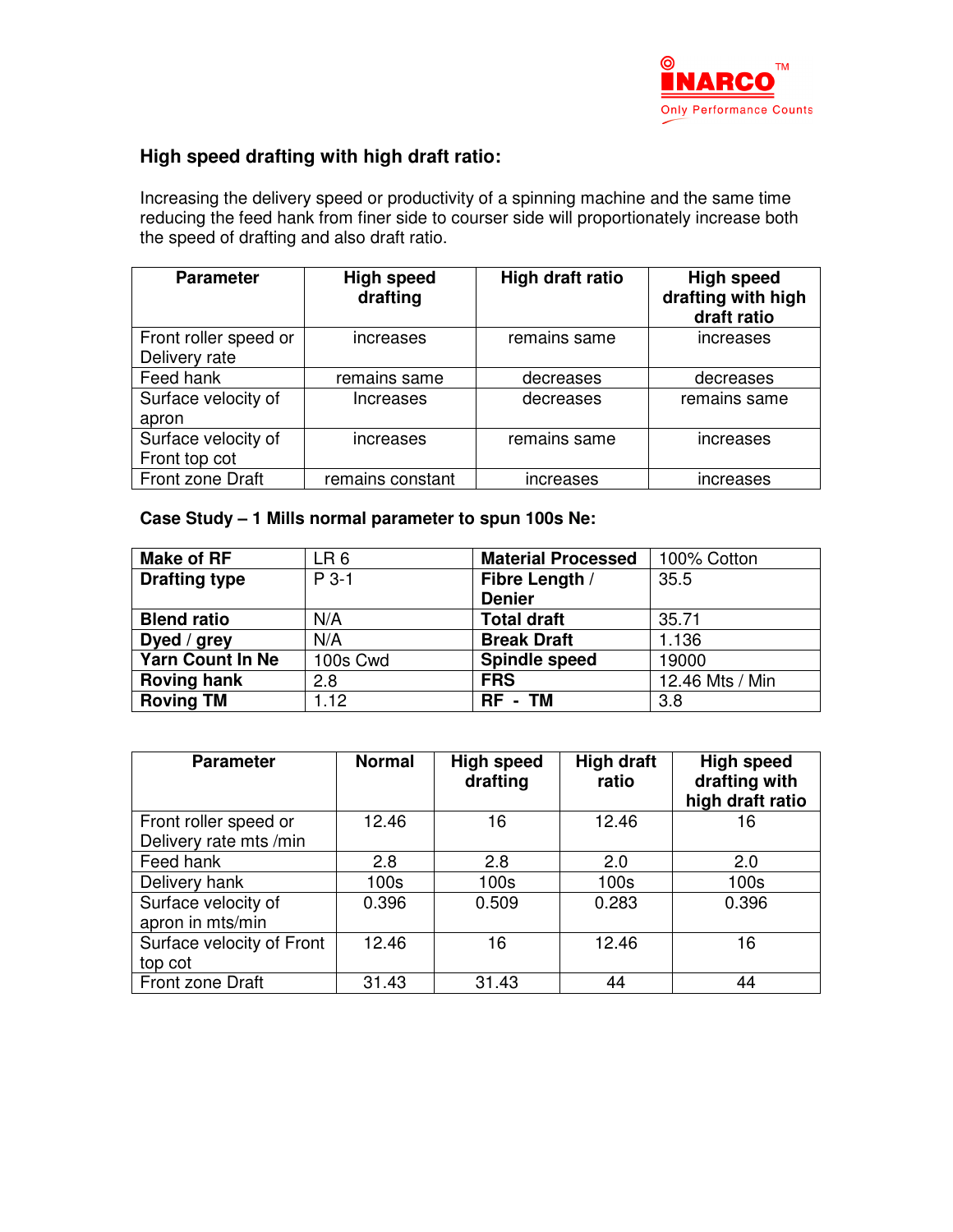



## **Impact of high speed drafting/ high draft ratio on cots & aprons:**

- 1. The surface speed of front top roller cot increases as a result it has to make more revolution per unit time (rpm) as a result cot's relaxation time (Rt) gets reduced proportionately. Here resilience property along with low compression set values of a cot plays a vital role. A cot having poor resilience will not recover its original geometry within that time interval and it may have permanent deformation leading to quality detoriation.
- 2. For the same time period, the cot and aprons should handle more volume of fibres since the productivity is more. Here abrasion resistance, wear & tear property along with other physical properties of the cots and aprons plays an important role.
- 3. Due to increased surface speed, handling high volume of fibres chances of lapping will be high (especially while using softer cots) due to excess static charge generation on the cots surface. In this case rubber compound conductive properties, core conductivity plays an important role.
- 4. In case of high draft ratio, the load on the aprons will be very high. This is due to the fact that front roller cot will have to exert more pulling force to get the fibres out of apron nip since surface speed of aprons will be lesser and more static friction takes place between fibers and apron surface. This increases the wear and tear of drafting apron.